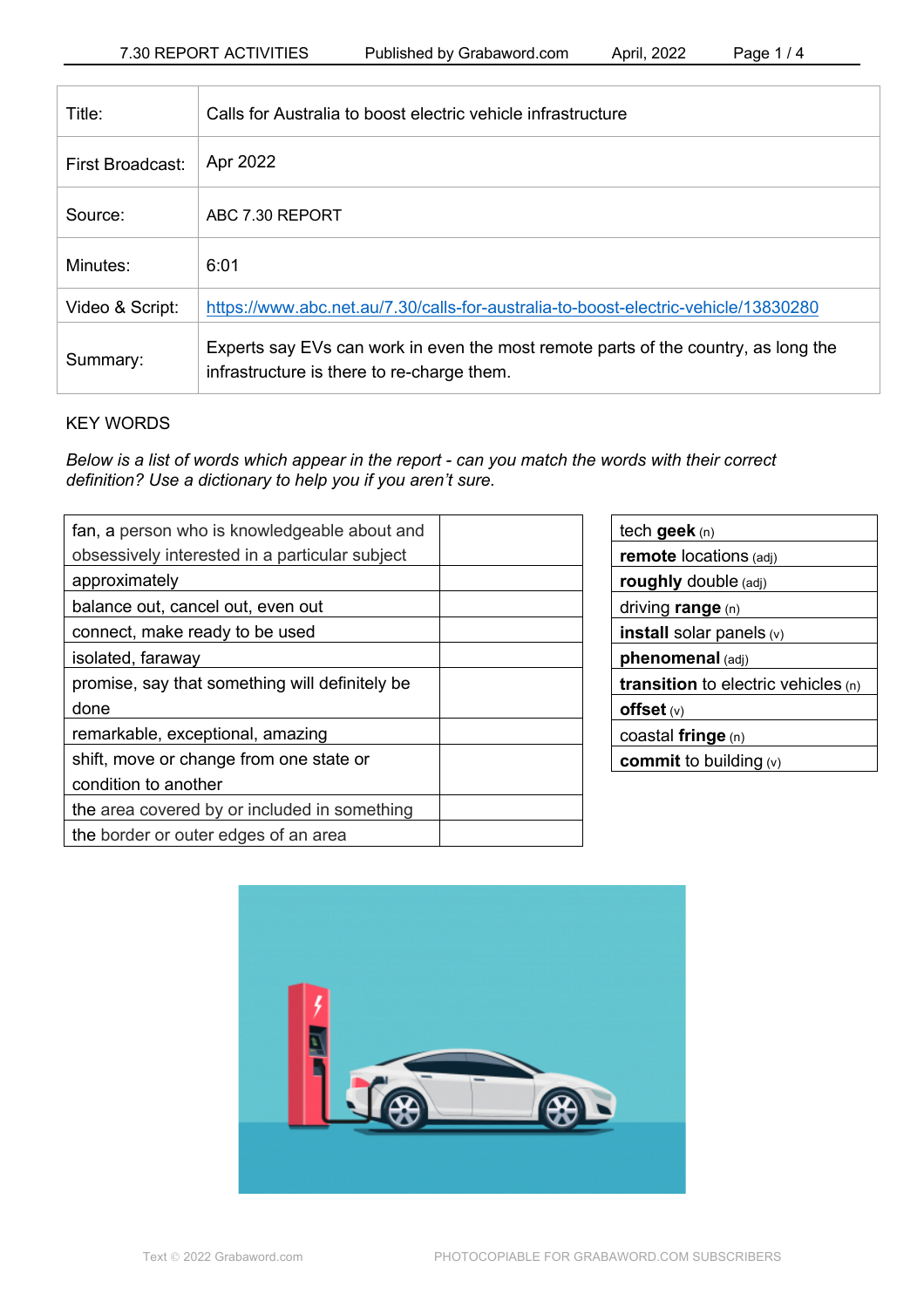#### SUMMARY

Experts say EVs can work in even the most remote parts of the country, as long the infrastructure is there to re-charge them.

# FOCUS QUESTIONS

- $\triangleright$  Where is Alice Springs?
- $\triangleright$  What kind of motor vehicles would you typically see in the Australian outback?
- $\triangleright$  Should more EV charging infrastructure be built in remote areas? Should the government fund more charging infrastructure?
- Ø Do you think more people should be driving EVs? Why are there relatively few EVs in Australia?

# LISTENING

## *First watch the report and answer the questions*

- How many kilometres did Hunter Murray, the vice-president of the Australian Electric Vehicle Association, drive in his new EV the first week he got it?
- What has Hunter Murray, who also owns an electronics shop, also installed on the side of his shop in Alice Springs?
- Hunter Murray, who uses his electric vehicle as part of his business, often drives how many kilometres a day?

# COMPREHENSION QUESTIONS

*After watching the report, try to answer the following questions*

- 1. How long does it take Hunter Murray's charger to charge an EV for a 400-kilometre range?
- 2. How long does it take him to charge the same distance at a charging station at a roadhouse an hour's drive south of Alice Springs?
- 3. Why does Peter Murphy, the owner of the roadhouse with the EV charging station, say he'd also like to install solar panels and batteries?
- 4. How long do fast chargers like those found in big cities take to charge a car to travel 400 kilometres?
- 5. How much can a fast charger and a new solar and battery system to power it cost?
- 6. The Central Land Council, which supports Indigenous people in the southern half of the Northern Territory, has a fleet of 120 vehicles but none are electric. **T / F**
- 7. The Federal Government granted \$25 million to build fast-charging infrastructure in the outback. **T / F**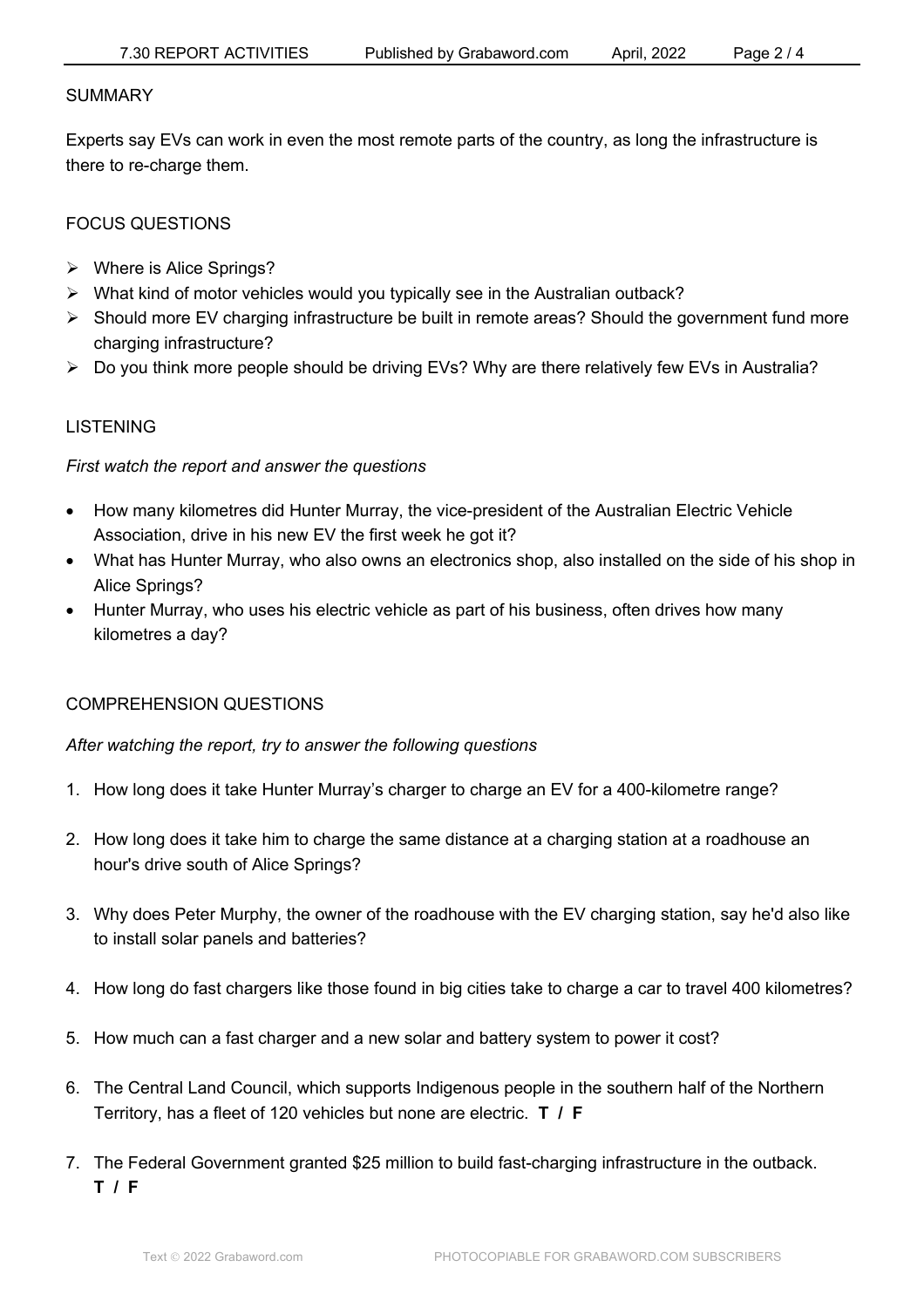# CLO<sub>ZE</sub>

*Use the words to complete the sentences*

#### **The form of the word may need to be changed**

| -------------------------------<br>100k | emote <sup>.</sup> | anne. |  |
|-----------------------------------------|--------------------|-------|--|
| nh≙n∩m≙nal                              |                    |       |  |

- 1. A recent study showed the average family throws out \_\_\_\_\_\_\_\_\_\_\_\_\_\_\_\_\_\_\_\_\_\_\_\_\_\_\_3-4 kg of fresh food a week.
- 2. As interest rates have decreased over recent years, more people were making the \_\_\_\_\_\_\_\_\_\_\_\_\_\_\_\_\_\_\_\_\_\_\_\_\_\_\_from renting to owning their own home.
- 3. Houses had become unaffordable in the centre of the city so many young first home buyers were forced to look at places on the city
- 4. In a rare joint statement, China and India, the world's No. 1 and No. 3 greenhouse gas emitters, emitters, entirely not to work together to combat climate change.
- 5. Most of Jack's friends thought he'd get bored living in a small country town faraway from the city. But he loved the **contract the contract of the place**.
- 6. The latest trade figures showed that a big drop in mining export income had been \_\_\_\_\_\_\_\_\_\_\_\_\_\_\_\_\_\_\_\_\_\_\_\_\_\_\_by a jump in foreign revenue from education services.
- 7. The parents **the summan is a series a** device in their son's car which could track his movements and record how fast he drove during each trip.
- 8. The swimmer's 15 gold medals at 3 different Olympics was a

achievement which was unlikely to be repeated.

- 9. The woman's electric bike had a range of 60 km before it needed a recharge.
- 10. Tom is a bit of a train **the set of a train** the spends hours on the weekend playing with his model train set and he has visited the main train station in more than 100 cities.